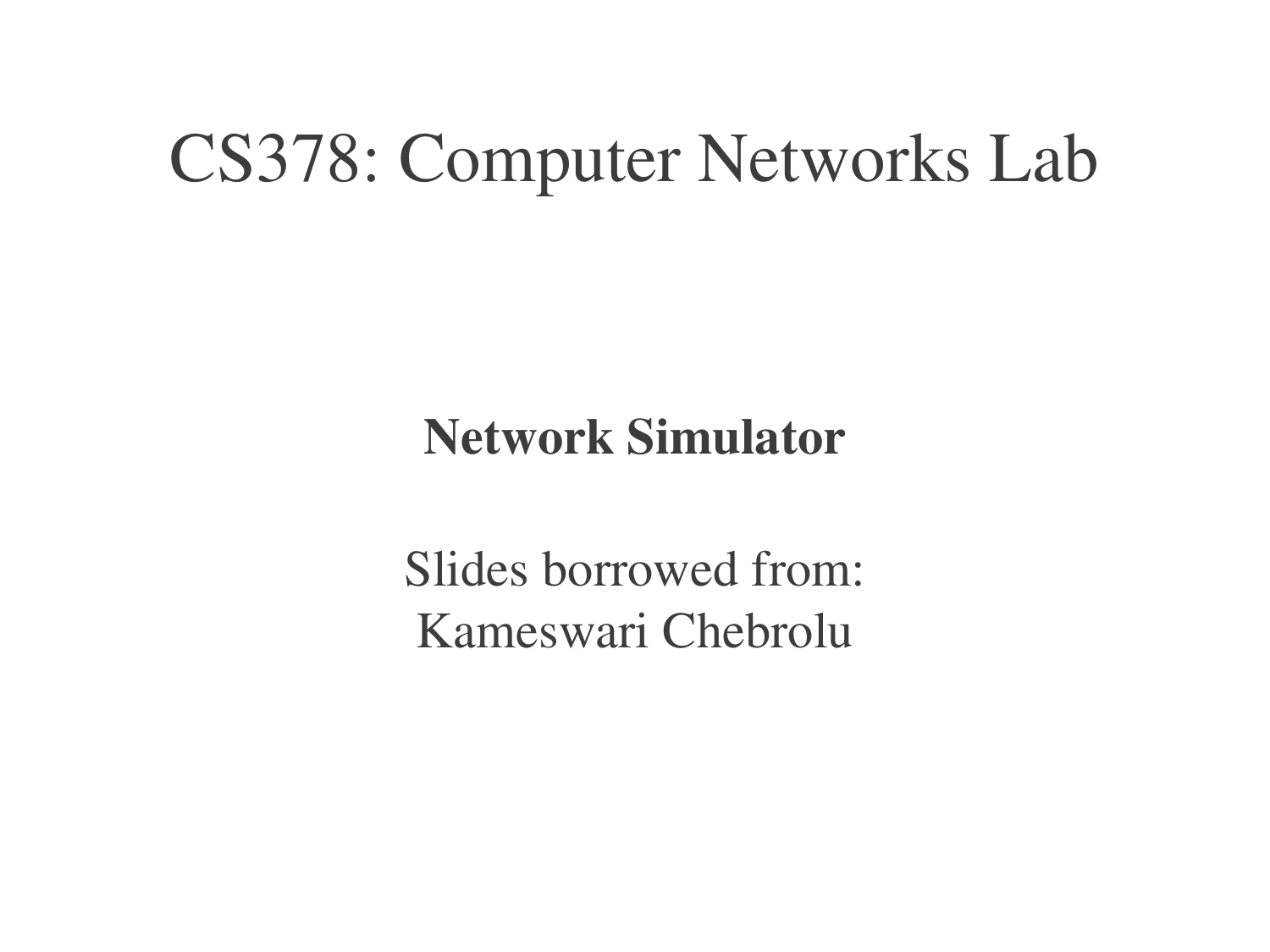### Motivation for Simulations

- Cheap -- does not require costly equipment
- Complex scenarios can be easily tested
- Results can be quickly obtained more ideas can be tested in a smaller timeframe
- The real thing isn't yet available
- Controlled experimental conditions
	- Repeatability helps aid debugging
- Disadvantages: Real systems too complex to model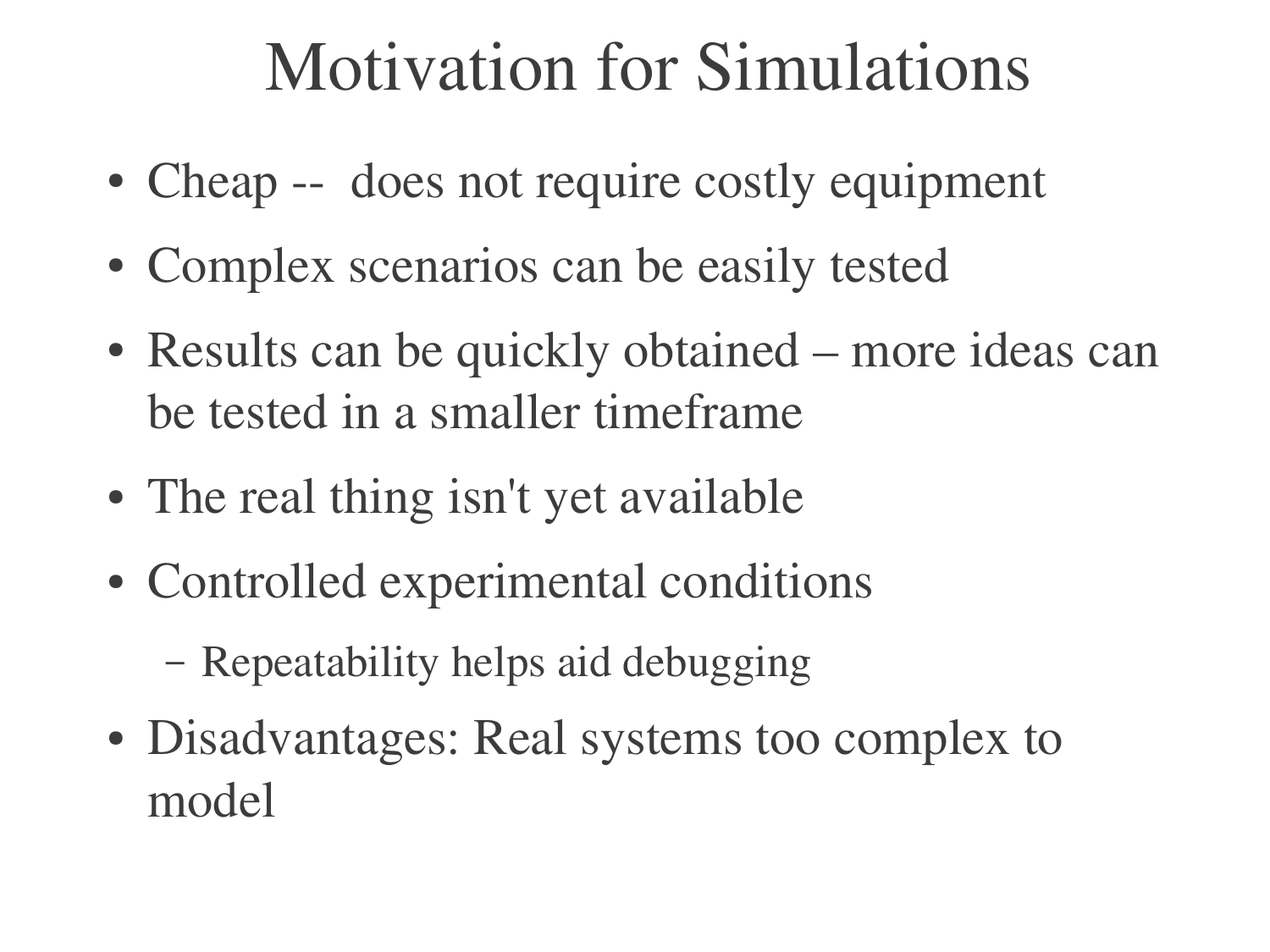### Features of NS-2

- Protocols: TCP, UDP, HTTP, Routing algorithms, MAC etc
- Traffic Models: CBR, VBR, Web etc
- Error Models: Uniform, bursty etc
- Misc: Radio propagation, Mobility models, Energy Models
- Topology Generation tools
- Visualization tools (NAM), Tracing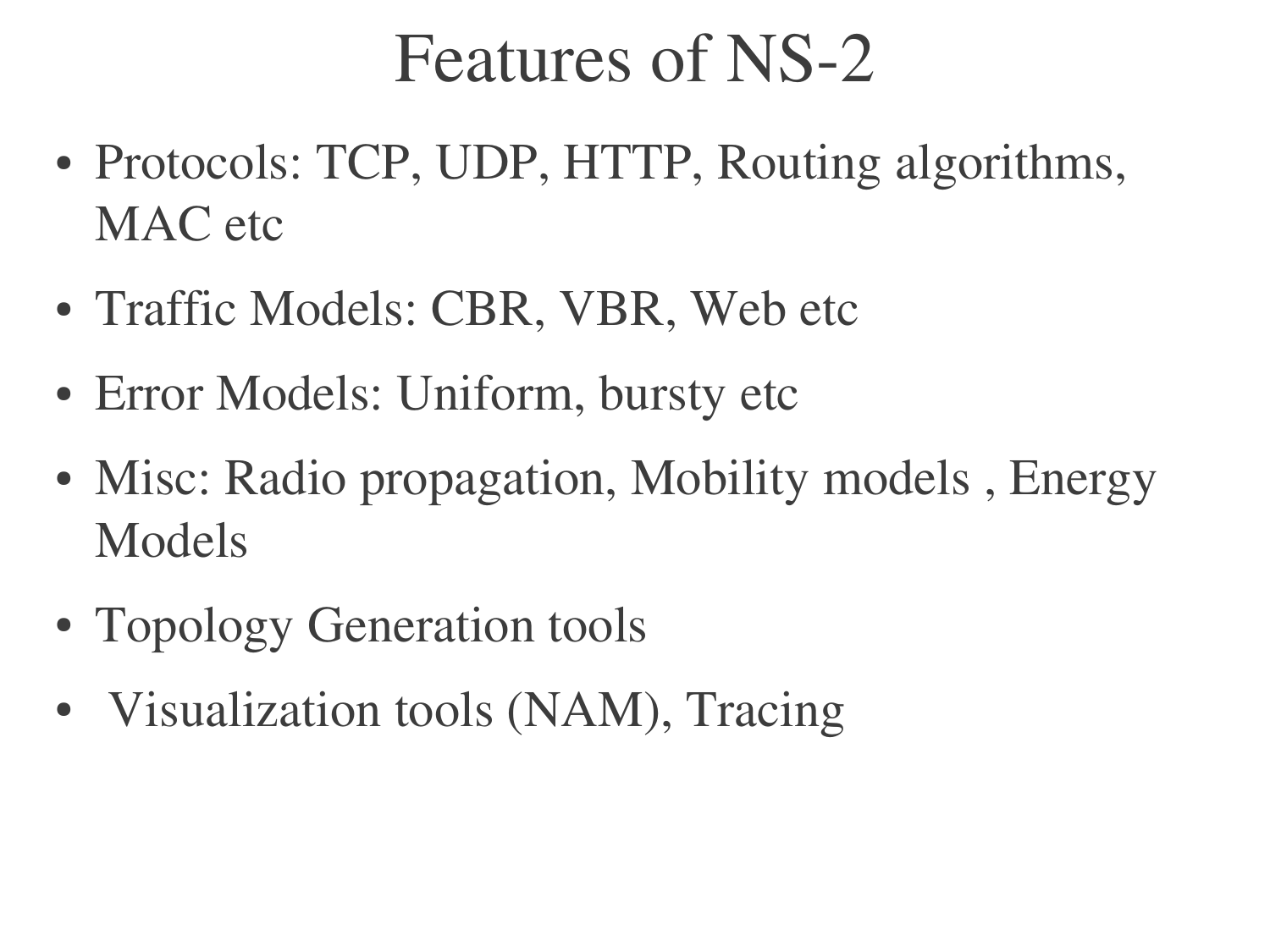### NS Structure

- NS is an object oriented discrete-event simulator
	- Simulator maintains list of events and executes one event after another
	- Single thread of control: no locking or race conditions
- Back end is C++ event scheduler
	- Protocols mostly
	- Fast to run, more control
- Front end is oTCL
	- Creating scenarios, extensions to C++ protocols
	- fast to write and change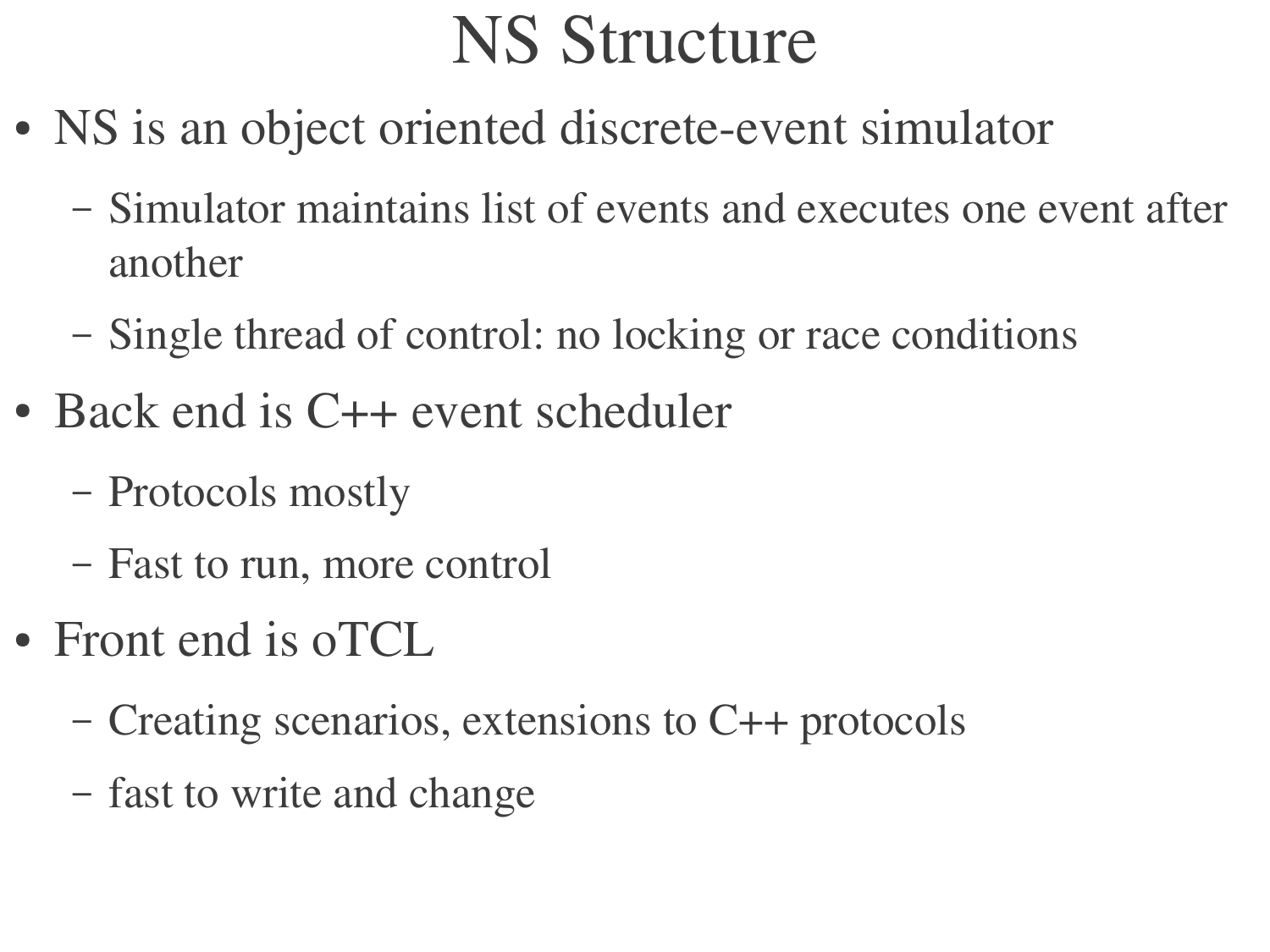# TCL tutorial

set x 1

- Variables: set y \$x
- Arrays: set a(0) 1
- Printing: puts "\$a(0) \n"
- Arithmetic Expression:

$$
\text{set } z = [\text{expr } \$y + 5]
$$

• Control Structures:

if 
$$
\{\$z == 6\}
$$
 then { puts "Correct!"}  
for  $\{set\ i = 0\}$   $\{\$i < 5\}$  {incr i }  
puts "\$i \* \$i equals [expr \$i \* \$i]"  
}

• Procedures:

```
proc sum {a b} {
   return [expr $a + $b]
}
```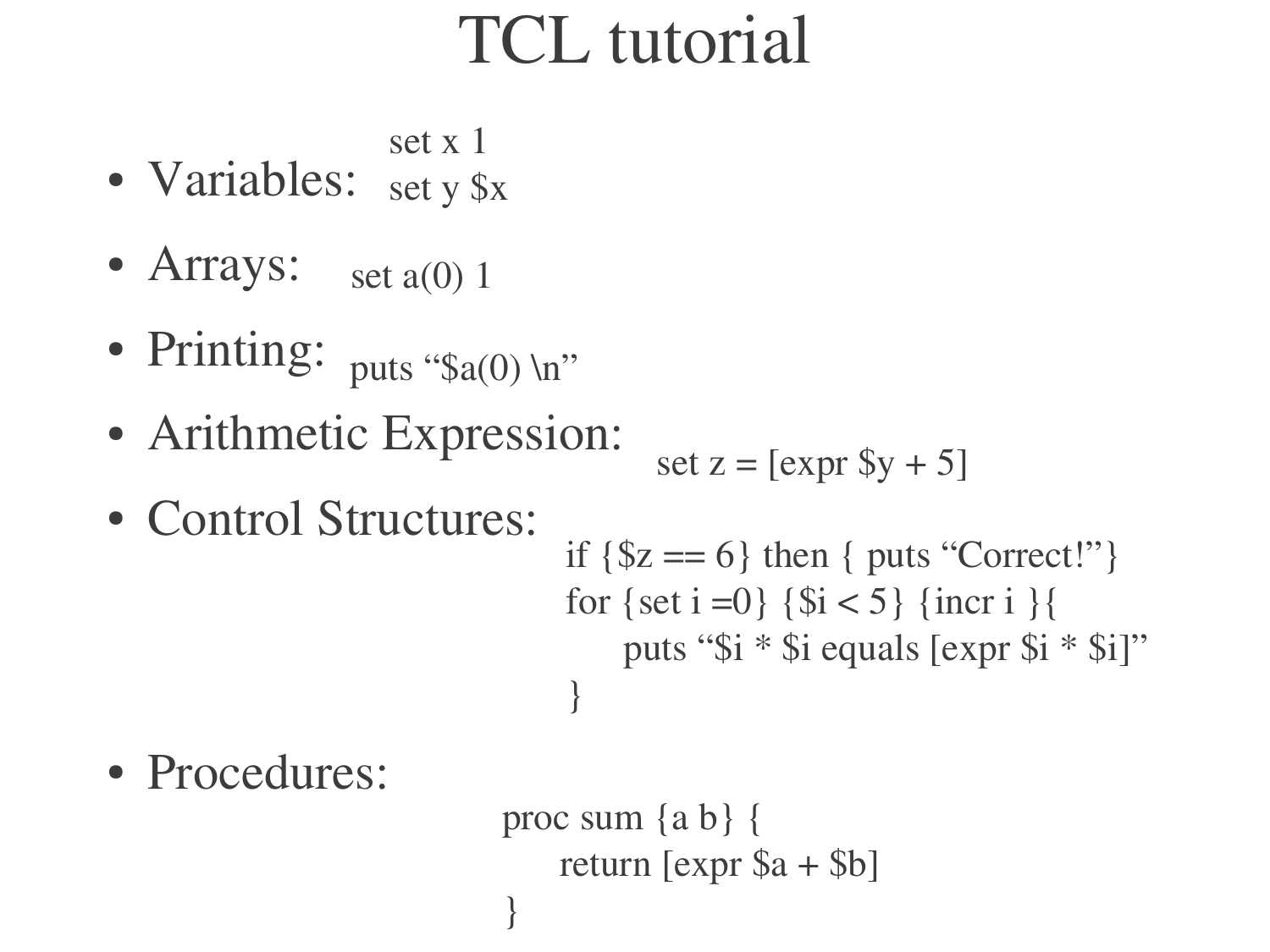# NS programming Structure

- Create the event scheduler
- Turn on tracing
- Create network topology
- Create connections
- Generate traffic
- Insert errors etc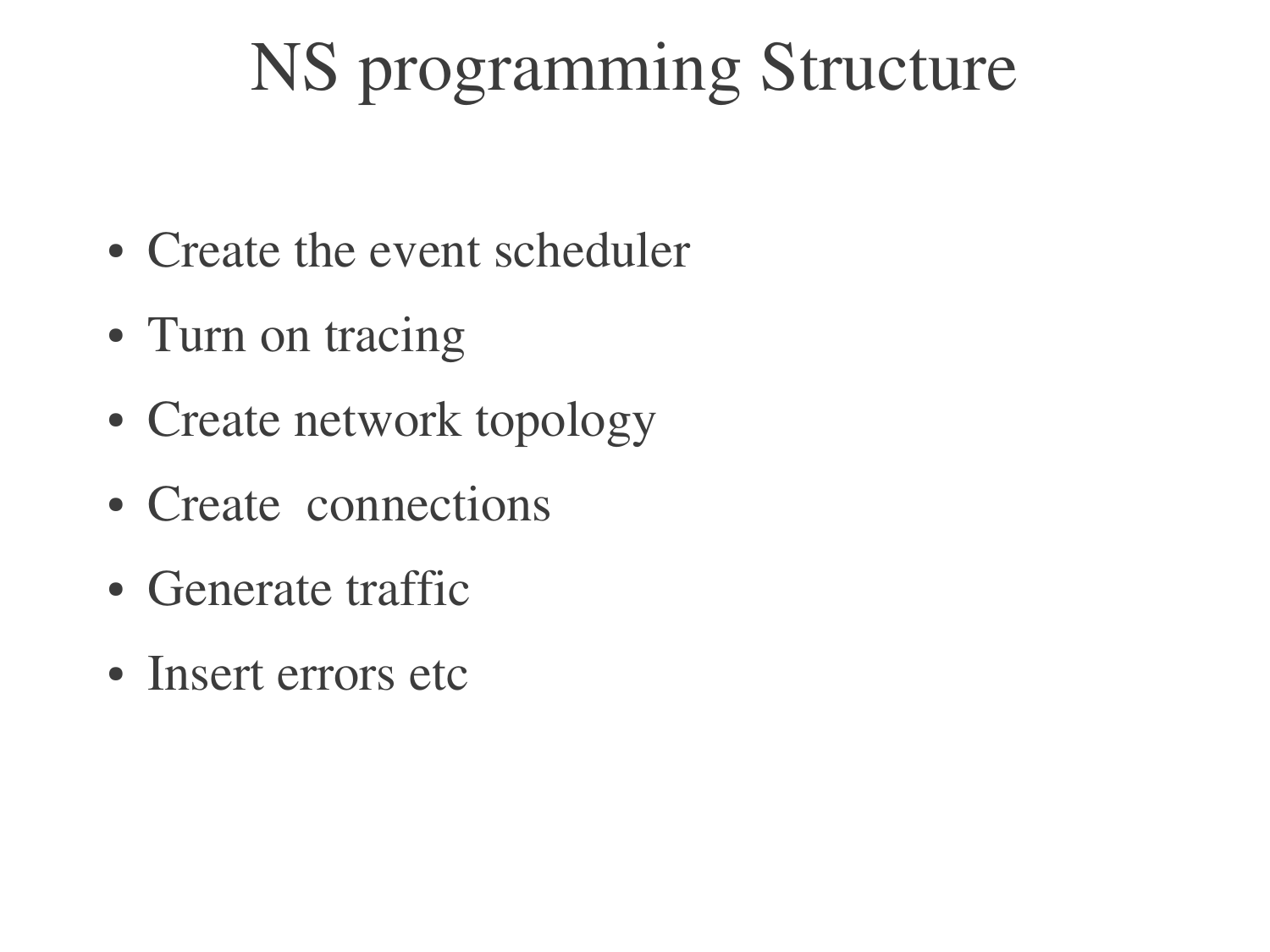# Creating Event Scheduler

- Create event scheduler: set ns [new simulator]
- Schedule an event: Sns at  $\langle$  time $\rangle$   $\langle$  event $\rangle$

– event is any legitimate ns/tcl function

\$ns at 5.0 "finish"

proc finish {} { global ns nf close \$nf exec nam out.nam & exit 0

}

• Start Scheduler

\$ns run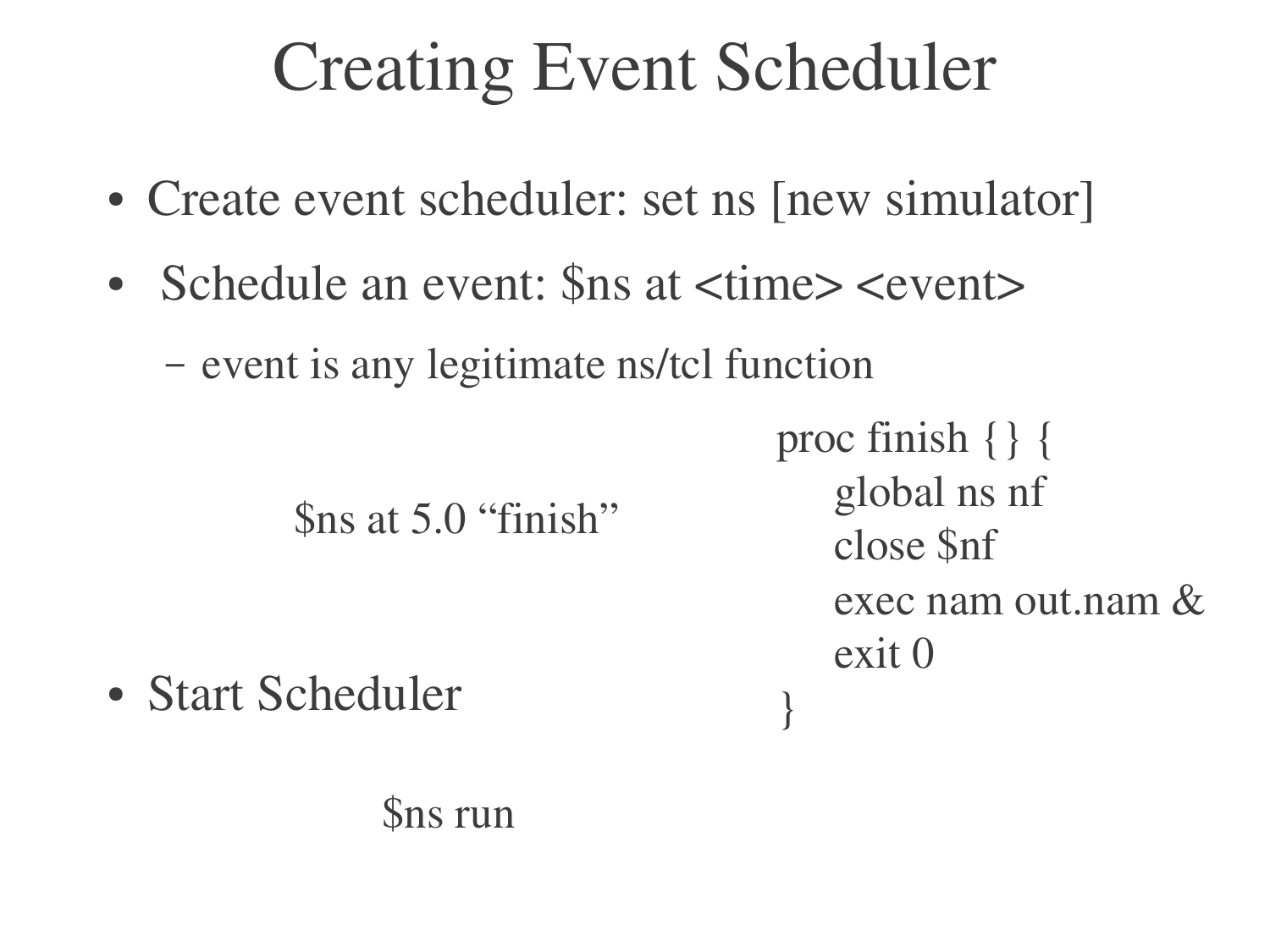# Tracing

• All packet trace

\$ns trace-all [open out.tr w]  $\langle$  event $>$   $\langle$  time $>$   $\langle$  from $>$   $\langle$  to $>$   $\langle$   $\rangle$   $\langle$  size $>$ ------

 $\langle$  <flowid>  $\langle$  src $\rangle$   $\langle$  dst $\rangle$   $\langle$  seqno $\rangle$   $\langle$  aseqno $\rangle$ 

 $+ 1.84375$  0 2 cbr 210 ------- 0 0.0 3.1 225 610  $-1.84375$  0 2 cbr 210 ------- 0 0.0 3.1 225 610 r 1.84471 2 1 cbr 210 ------- 1 3.0 1.0 195 600 r 1.84566 2 0 ack 40 ------- 2 3.2 0.1 82 602  $+ 1.8456602$  tcp 1000 ------- 2 0.1 3.2 102 611  $-1.8456602$  tcp 1000 ------- 20.1 3.2 102 611 r  $1.84609$  0 2 cbr  $210$  ------- 0 0.0 3.1 225 610  $+ 1.84609$  2 3 cbr 210 ------- 0 0.0 3.1 225 610 d 1.84609 2 3 cbr 210 ------- 0 0.0 3.1 225 610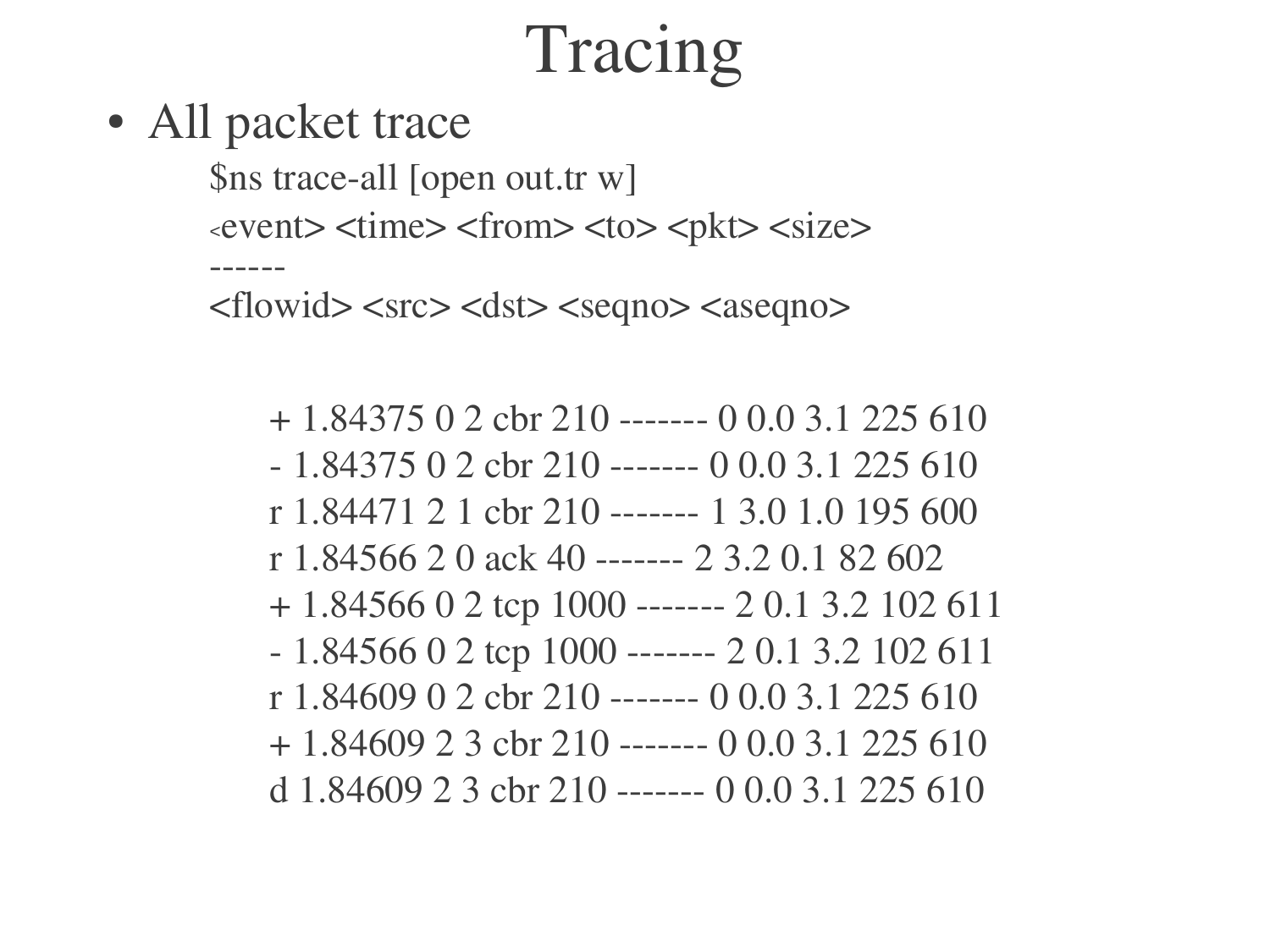### Tracing

• Variable trace

set par [open output/param.tr w] \$tcp attach \$par \$tcp trace cwnd\_ \$tcp trace maxseq\_ \$tcp trace rtt\_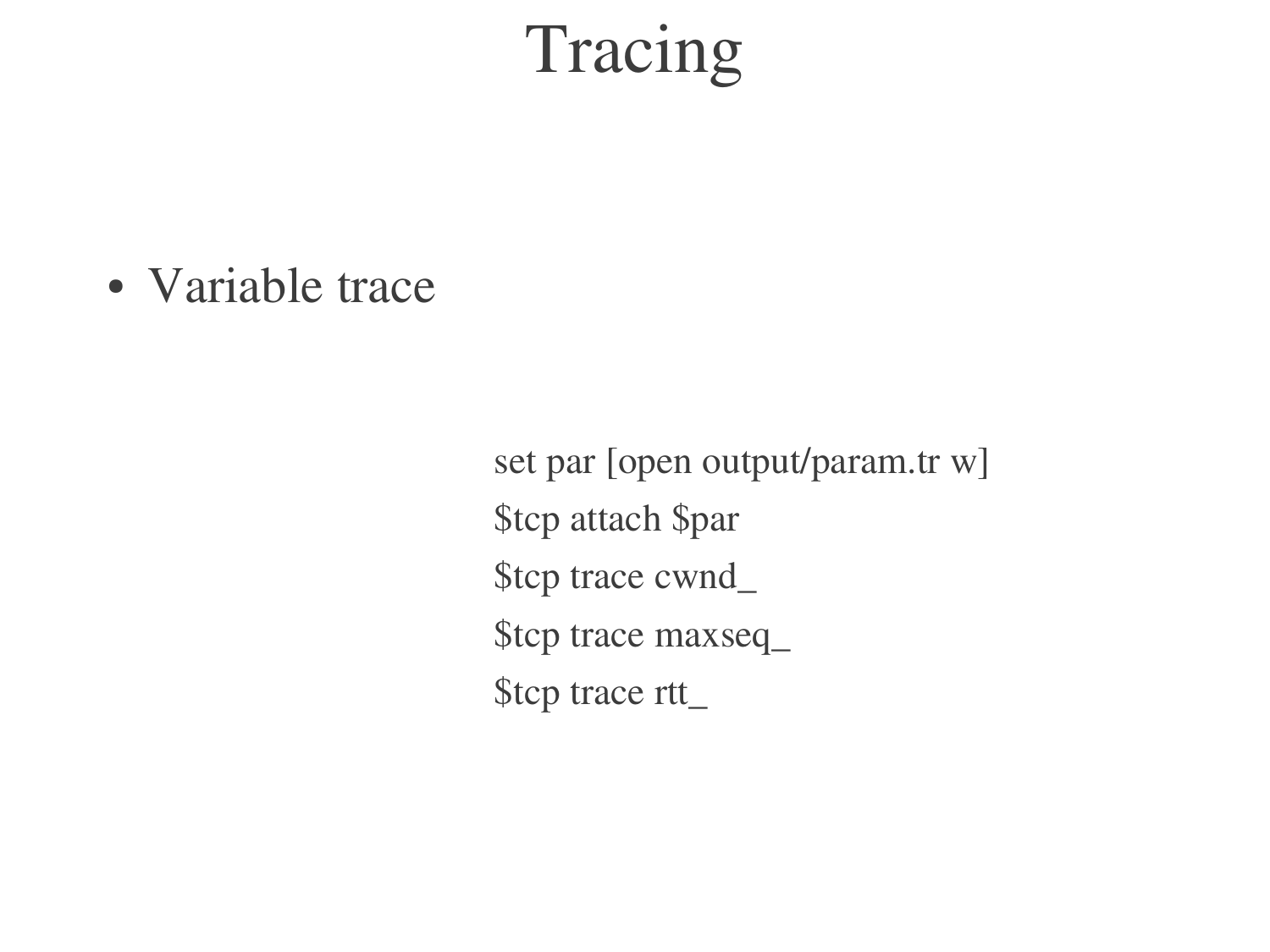# Tracing and Animation

- Queue monitoring, Flow monitoring
- Network Animator

set nf [open out.nam w] \$ns namtrace-all \$nf

```
proc finish {} {
   global ns nf
   close $nf
   exec nam out.nam &
   exit 0
}
```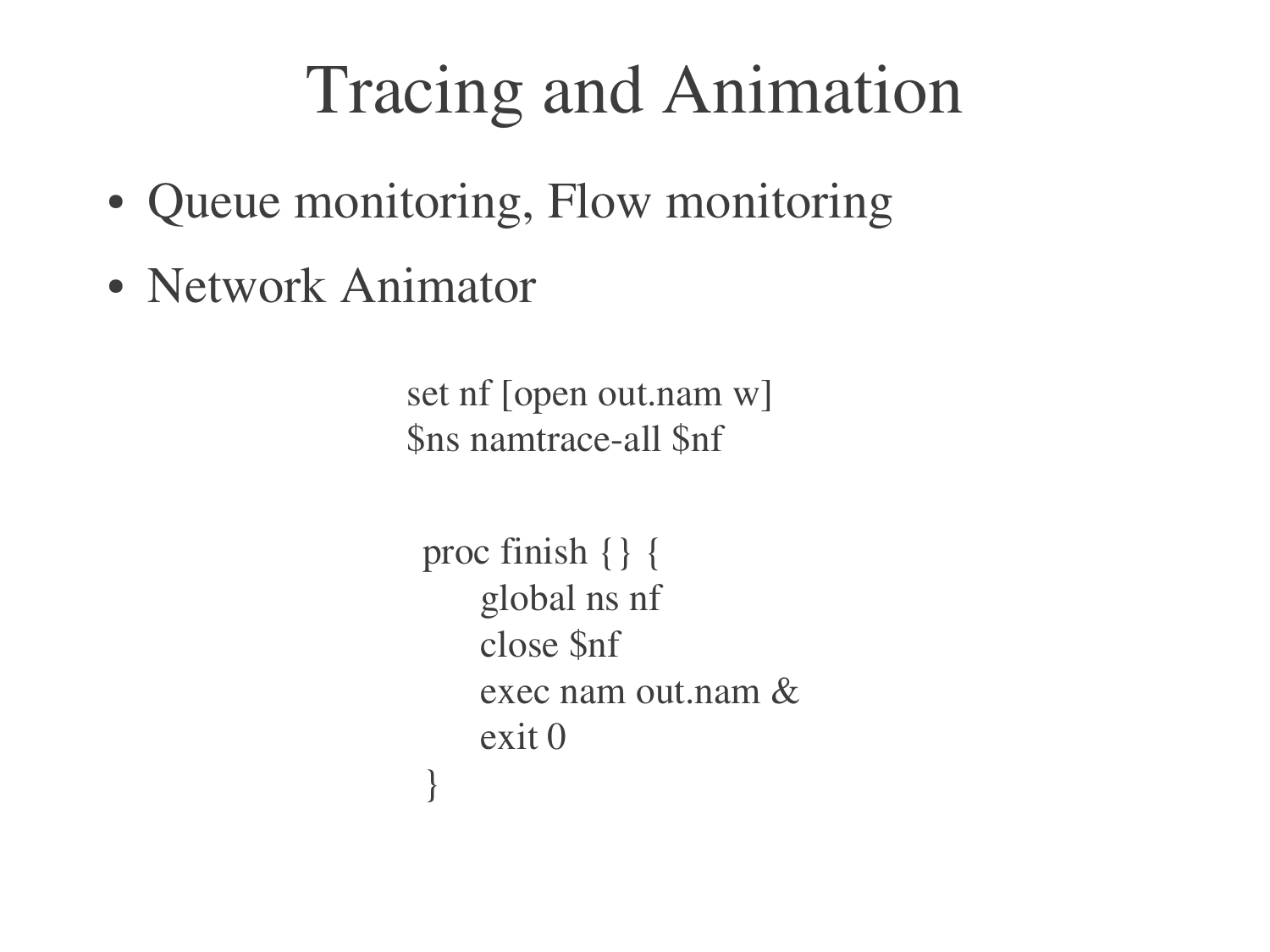# Creating topology

- Two nodes connected by a link
- Creating nodes

set n0 [\$ns node] set n1 [\$ns node]

- Creating link between nodes
	- \$ns <link\_type> \$n0 \$n1 <bandwidth> <delay> <queue-type>

\$ns duplex-link \$n0 \$n1 1Mb 10ms DropTail

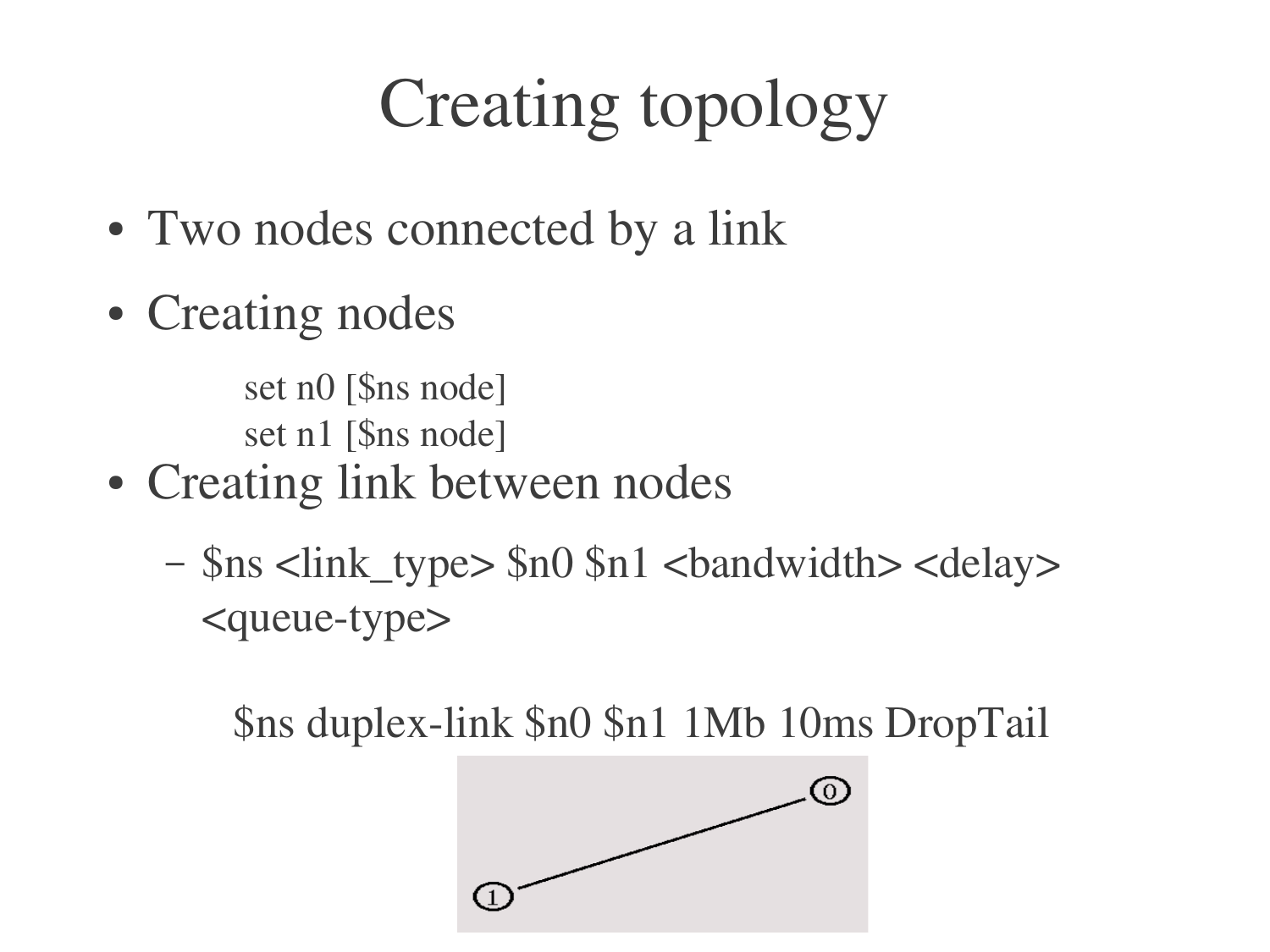# Sending data

• Create UDP agent

set udp0 [new Agent/UDP] \$ns attach-agent \$n0 \$udp0

• Create CBR traffic source for feeding into UDP agent

set cbr0 [new Application/Traffic/CBR] \$cbr0 set packetSize\_ 500 \$cbr0 set interval\_ 0.005 \$cbr0 attach-agent \$udp0

• Create traffic sink

set null0 [new Agent/Null] \$ns attach-agent \$n1 \$null0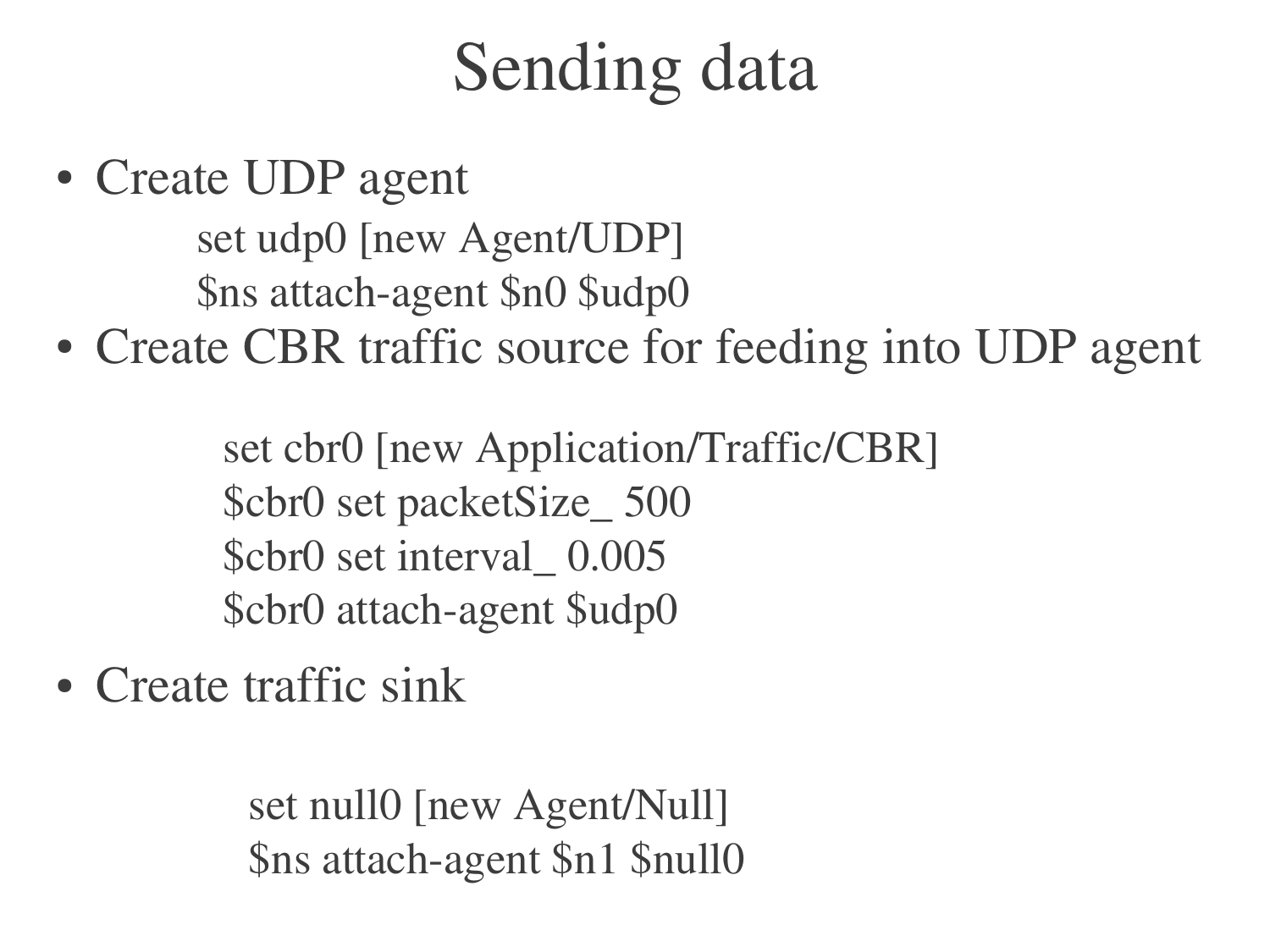### Sending data

- Connect two agents \$ns connect \$udp0 \$null0
- Start and stop of data

\$ns at 0.5 "\$cbr0 start" \$ns at 4.5 "\$cbr0 stop"

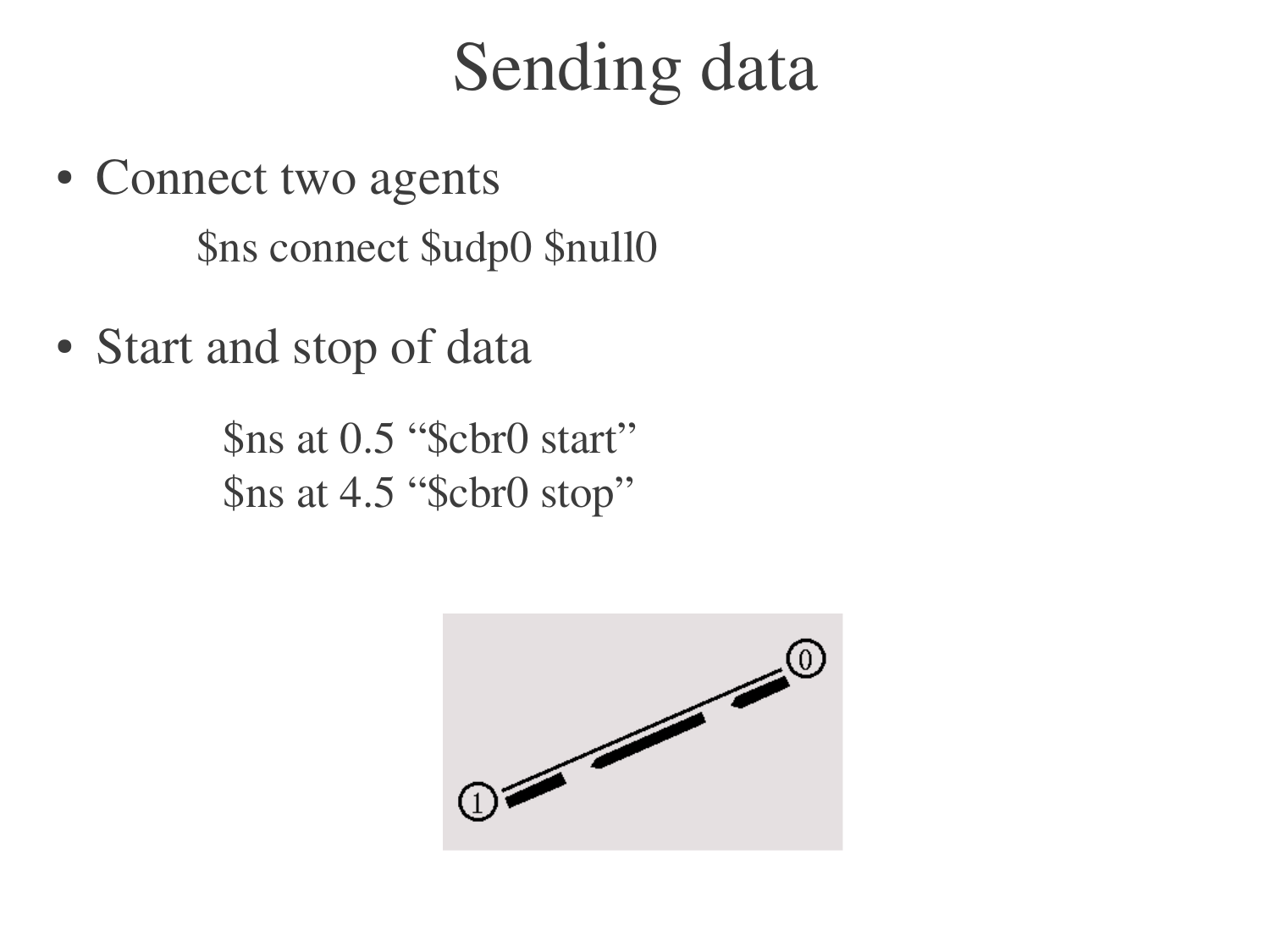# Creating TCP Connections

- Create TCP agent and attach it to the node set tcp0 [new Agent/TCP] \$ns attach-agent \$n0 \$tcp0
- Create a Null Agent and attach it to the node

set null0 [new Agent/TCPSink] \$ns attach-agent \$n1 \$null0

• Connect the agents

\$ns connect \$tcp0 \$null0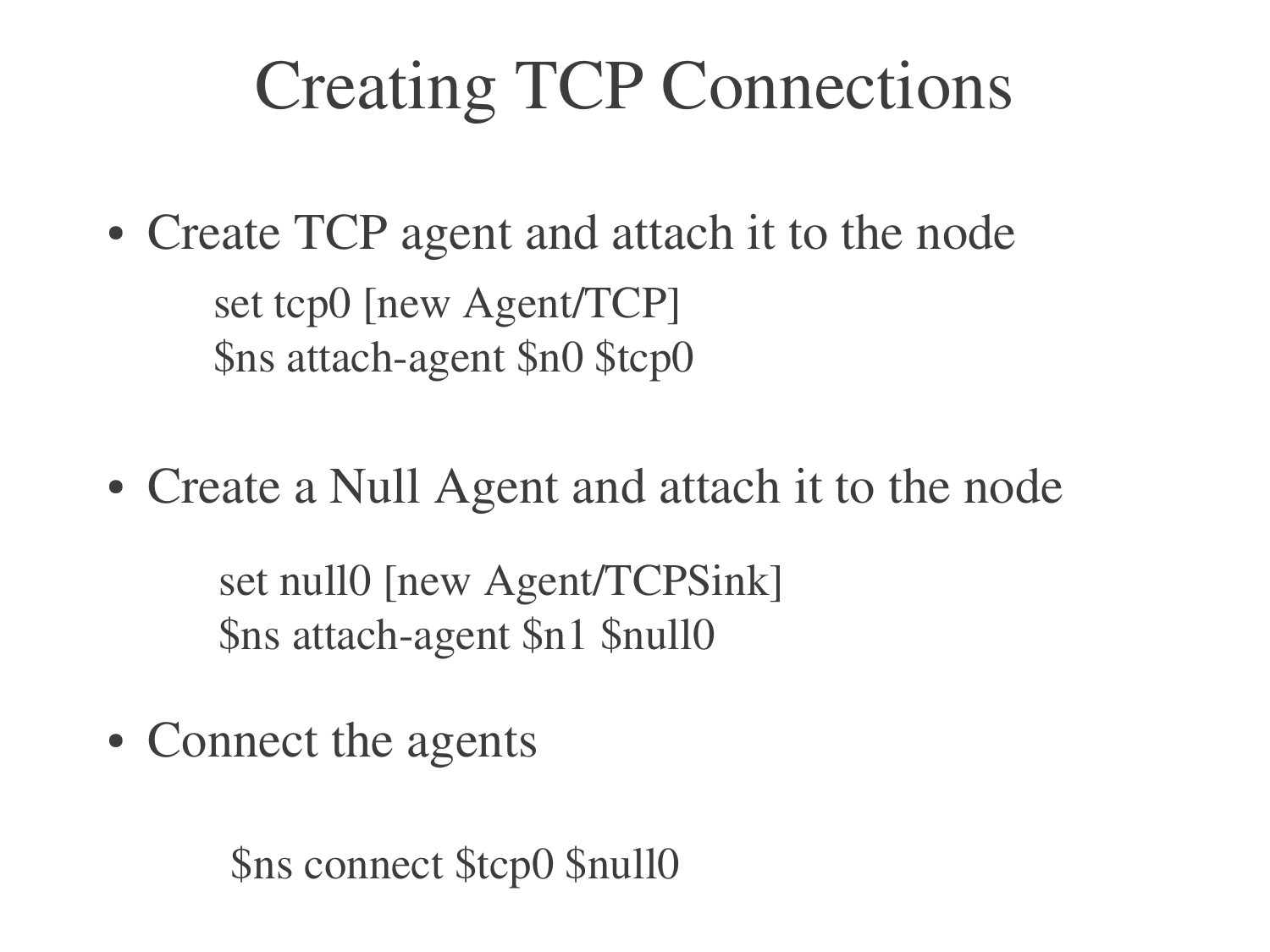# Traffic on top of TCP

● FTP

set ftp [new Application/FTP] \$ftp attach-agent \$tcp0

• Telnet

set telnet [new Application/Telnet] \$telnet attach-agent \$tcp0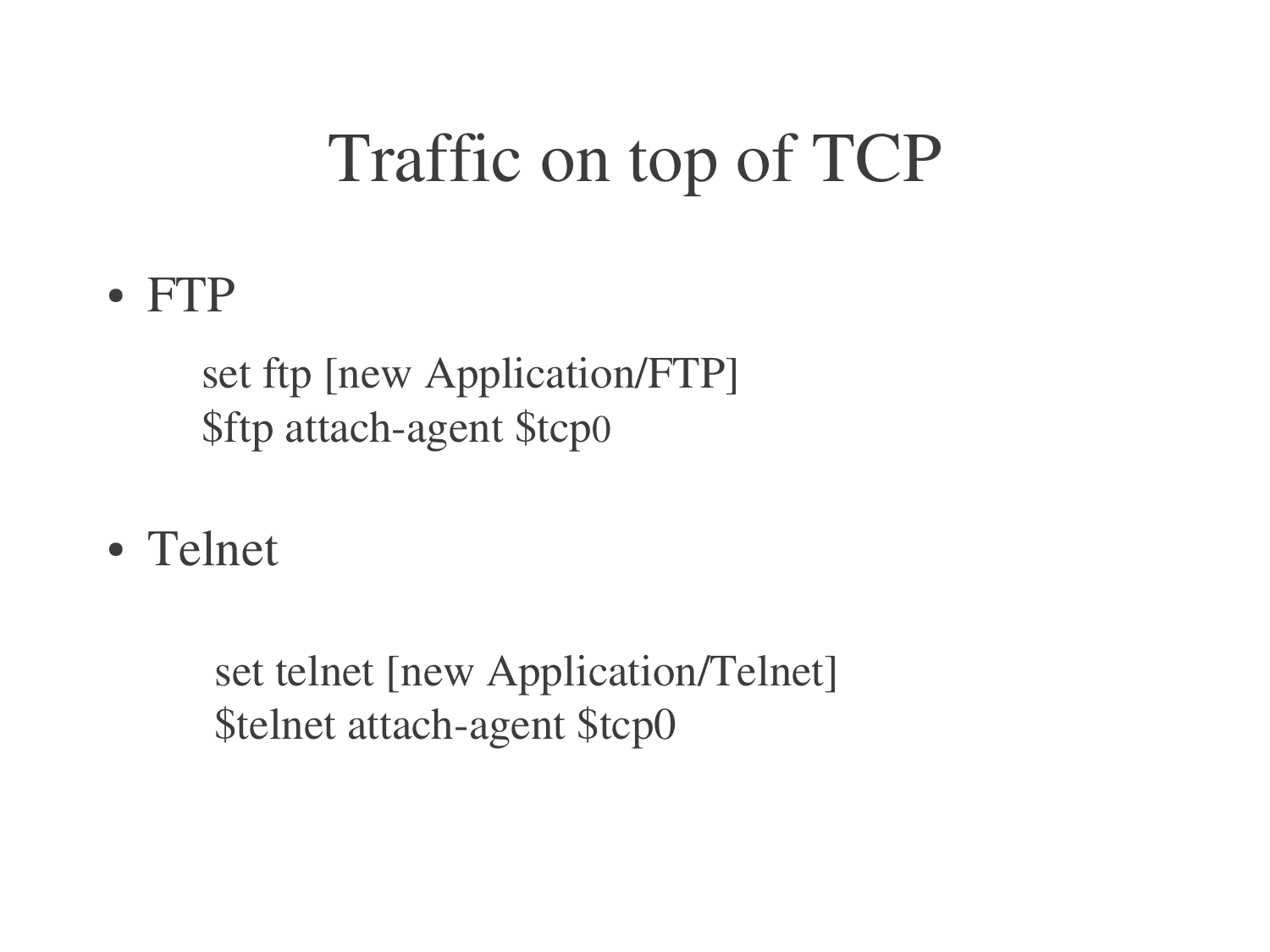# Introducing Errors

• Creating Error Module

set err [new ErrorModel] \$err unit pkt\_ \$err set rate\_ 0.01 \$err ranvar [new RandomVariable/Uniform] \$err drop-target [new Agent/Null]

• Inserting Error Module

\$ns lossmodel \$err \$n0 \$n1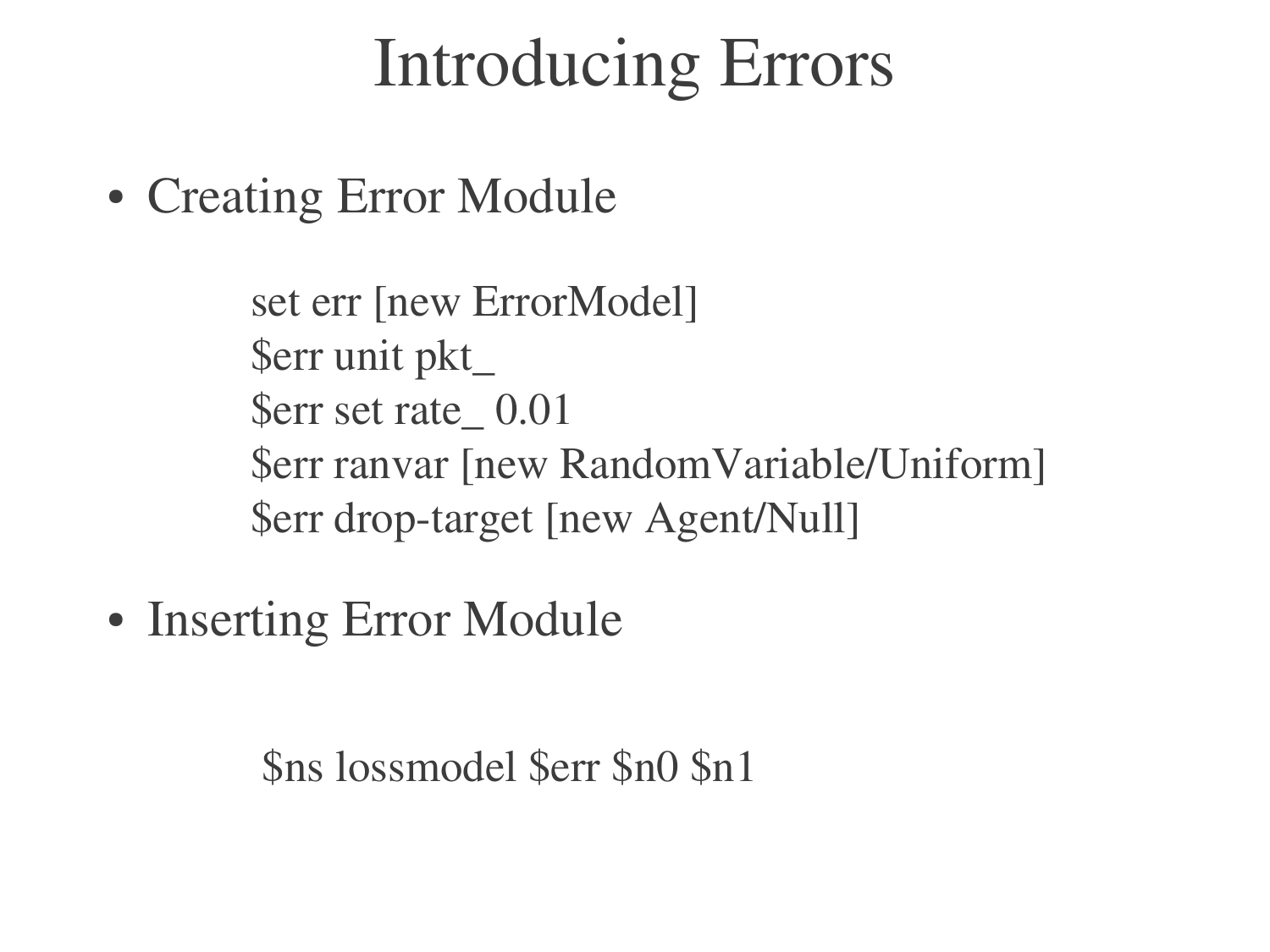#### NS Internals

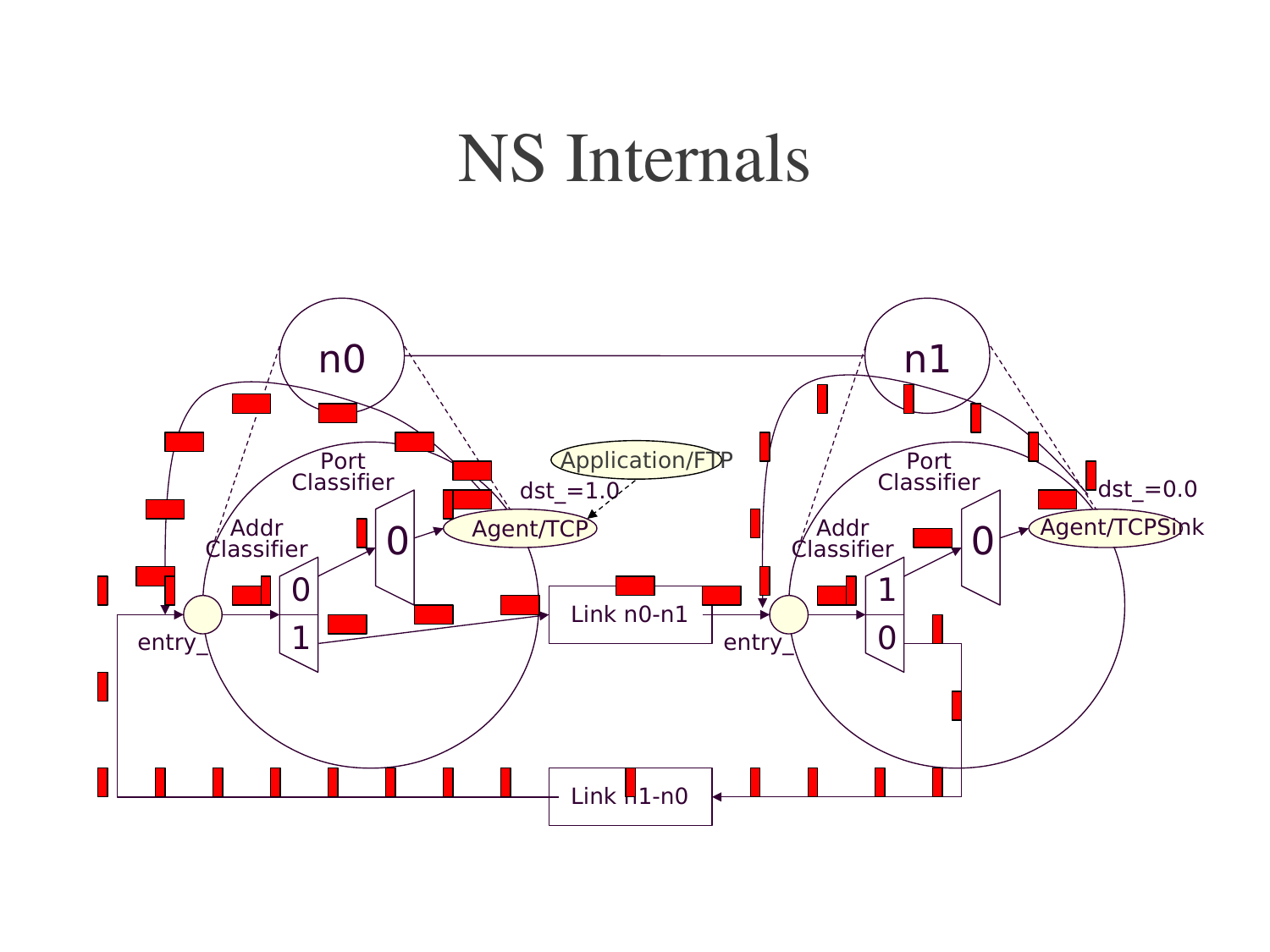# Summary

- Simulators help in easy verification of protocols in less time, money
- NS offers support for simulating a variety of protocol suites and scenarios
- Front end is oTCL, back end is C++
- NS is an on-going effort of research and development (migrated to ns3)